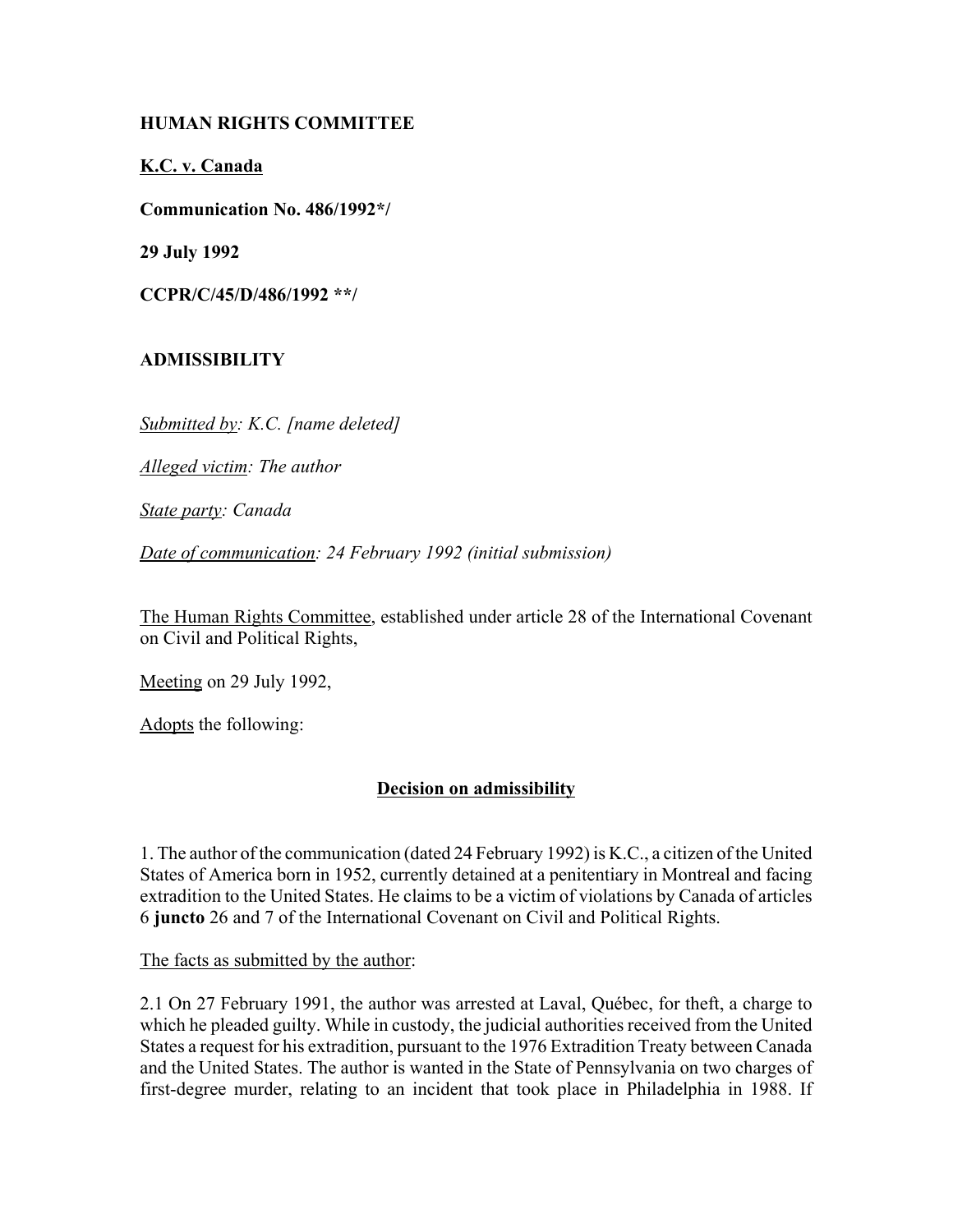convicted, the author could face the death penalty.

2.2 Pursuant to the extradition request of the United States Government and in accordance with the Extradition Treaty, the Superior Court of Québec ordered the author's extradition to the United States of America. Article 6 of the Treaty provides:

"When the offence for which extradition is requested is punishable by death under the laws of the requesting State and the laws of the requested State do not permit such punishment for that offence, extradition may be refused unless the requesting State provides such assurances as the requested State considers sufficient that the death penalty shall not be imposed or, if imposed, shall not be executed".

Canada abolished the death penalty in 1976, except in the case of certain military offences.

2.3 The power to seek assurances that the death penalty will not be imposed is conferred on the Minister of Justice pursuant to section 25 of the 1985 Extradition Act.

2.4 Concerning the course of the proceedings against the author, it is stated that a **habeas corpus** application was filed on his behalf on 13 September 1991; he was represented by a legal aid representative. The application was dismissed by the Superior Court of Québec. The author's representative appealed to the Court of Appeal of QuÈbec on 17 October 1991.

2.5 Counsel requests the Committee to adopt interim measures of protection because extradition of the author to the United States would deprive the Committee of its jurisdiction to consider the communication, and the author to properly pursue his communication.

#### The complaint:

3. The author claims that the order to extradite him violates article 6 **juncto** 26 of the Covenant; he alleges that the way death penalties are pronounced in the United States generally discriminates against black people. He further alleges a violation of article 7 of the Covenant, in that he, if extradited and sentenced to death, would be exposed to "the death row phenomenon", i.e. years of detention under harsh conditions, awaiting execution.

#### The State party's observations:

4. On 30 April 1992, the State party informed the Committee of the author's situation in regard to remedies which are either currently being pursued by him before Canadian courts or which are still available for him to pursue. It indicates that the Court of Appeal of QuÈbec is seized of the matter, and that, if it rendered a decision unfavourable to the author, he could appeal to the Supreme Court of Canada. In the event of an unfavourable decision there, he could still "petition the Minister of Justice to seek assurances under the Extradition Treaty between Canada and the United States that if surrendered, the death penalty would not be imposed or carried out. Counsel for K.C. has in fact indicated that, once remedies before the courts have been exhausted, he will be making representations to the Minister regarding assurances. A review of the Minister's decision is available in the Superior Court of Québec